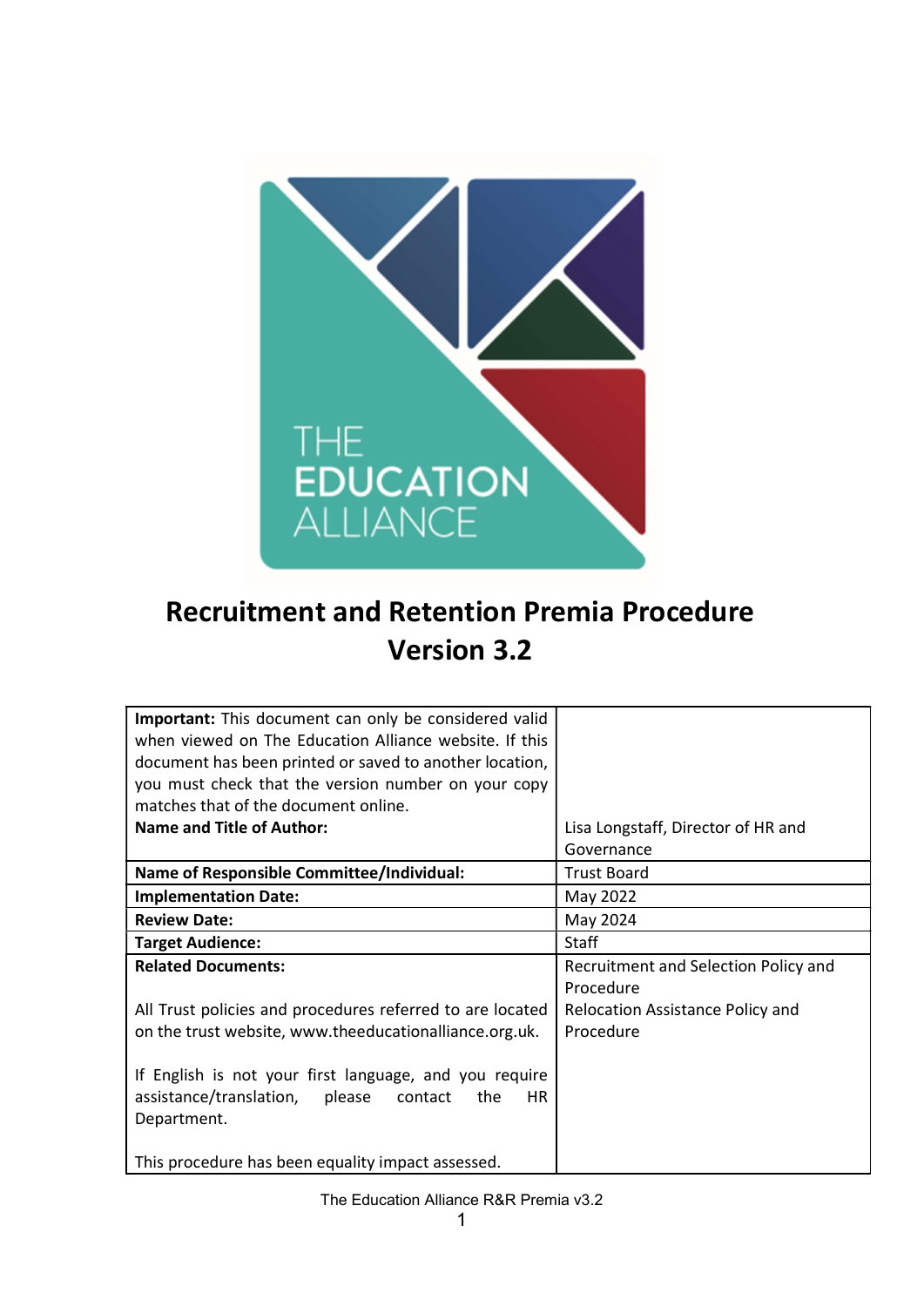#### **Contents**

| <b>Section</b>                                                    |   |  |
|-------------------------------------------------------------------|---|--|
| <b>Policy Statement</b>                                           | 3 |  |
| 1. Purpose                                                        | 3 |  |
| <b>Scope</b><br>2.                                                | 3 |  |
| 3. Roles and Responsibilities                                     | 3 |  |
| 4. Equality and Diversity                                         | 4 |  |
| 5. Principles                                                     | 4 |  |
| 6. Process                                                        | 4 |  |
| Monitoring Compliance with and Effectiveness of this Policy<br>7. | 4 |  |
| <b>Review</b><br>8.                                               | 4 |  |
| <b>Appendices</b>                                                 |   |  |
| Appendix 1 – Request for Recruitment and Retention Premia         | 5 |  |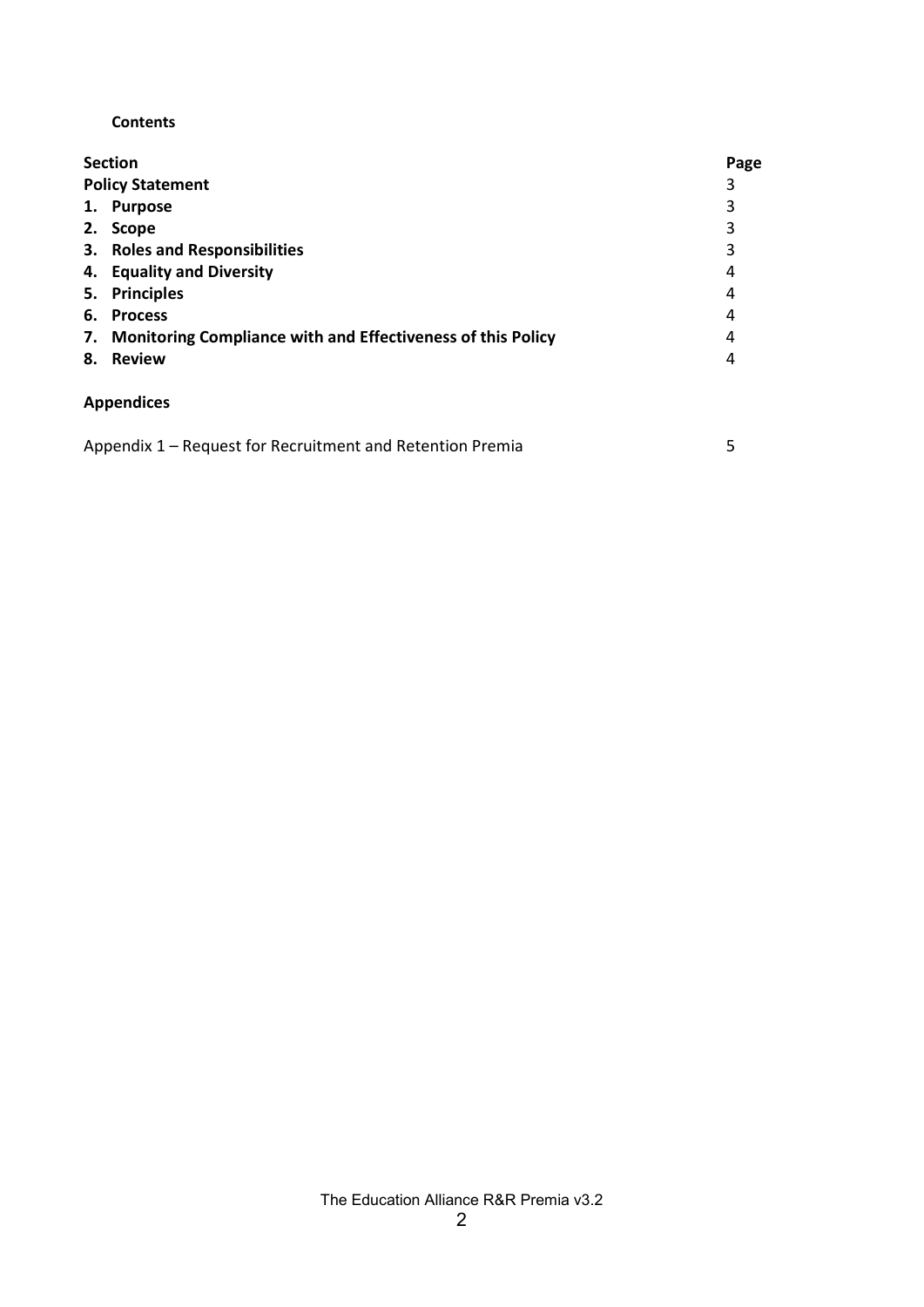#### POLICY STATEMENT

We are here to make great schools and happier, stronger communities so that people have better lives. We do this by:

- Always doing what is right
- Trusting in each other and standing shoulder to shoulder
- Doing what we know makes the difference

Doing what is right means always acting with integrity, in the interests of others and being honest, open and transparent.

The success of the trust relies on its ability to recruit, select, deploy, develop and retain its talented workforce effectively.

#### 1. PURPOSE

Recruitment and retention premia (RRP) is an allowance that may be offered at the Headteacher's discretion, with advice from the central HR team, to enable the trust to recruit and retain staff. It is an additional aspect of remuneration to the basic pay of an individual post or specific group of posts and with the Headteacher's approval, it may be used where evidence shows that market pressures would otherwise prevent the trust from being able to recruit and/or retain staff in sufficient numbers to maintain a viable service. The aim of this procedure is to establish the principles and processes to be adopted when considering, approving and reviewing the payment of RRP.

#### 2. SCOPE

This policy applies to posts that have proven to be difficult to recruit and retain to and where the Headteacher and central HR team agree that without an allowance being paid, the trust would not be able to recruit and/or retain sufficient numbers of staff in those specific roles.

#### 3. ROLES AND RESPONSIBILITIES

The Trust Board is responsible for approving this policy.

The CEO is responsible for ensuring it is applied fairly and consistently across the trust.

Headteachers are responsible for approving requests for recruitment and retention premia.

The Local Governing Bodies are responsible for monitoring the application of this policy within their respective schools.

The HR Department is responsible for overseeing the introduction, implementation, monitoring and review of this policy and will report to Headteachers, the CEO, the Trust Board and Local Governing Bodies as required. The HR Department will review evidence to ensure RRP is only paid where absolutely necessary (e.g. reviewing levels of turnover for particular roles within the trust alongside external benchmarking data and advertising information). The HR Department will also provide advice, guidance and support in the implementation of this policy and procedure, acting as a point of contact for managers and Headteachers. The HR Department will ensure that this policy is implemented fairly and consistently and that RRP is reviewed on an annual basis as a non-guaranteed additional allowance.

The Education Alliance R&R Premia v3.2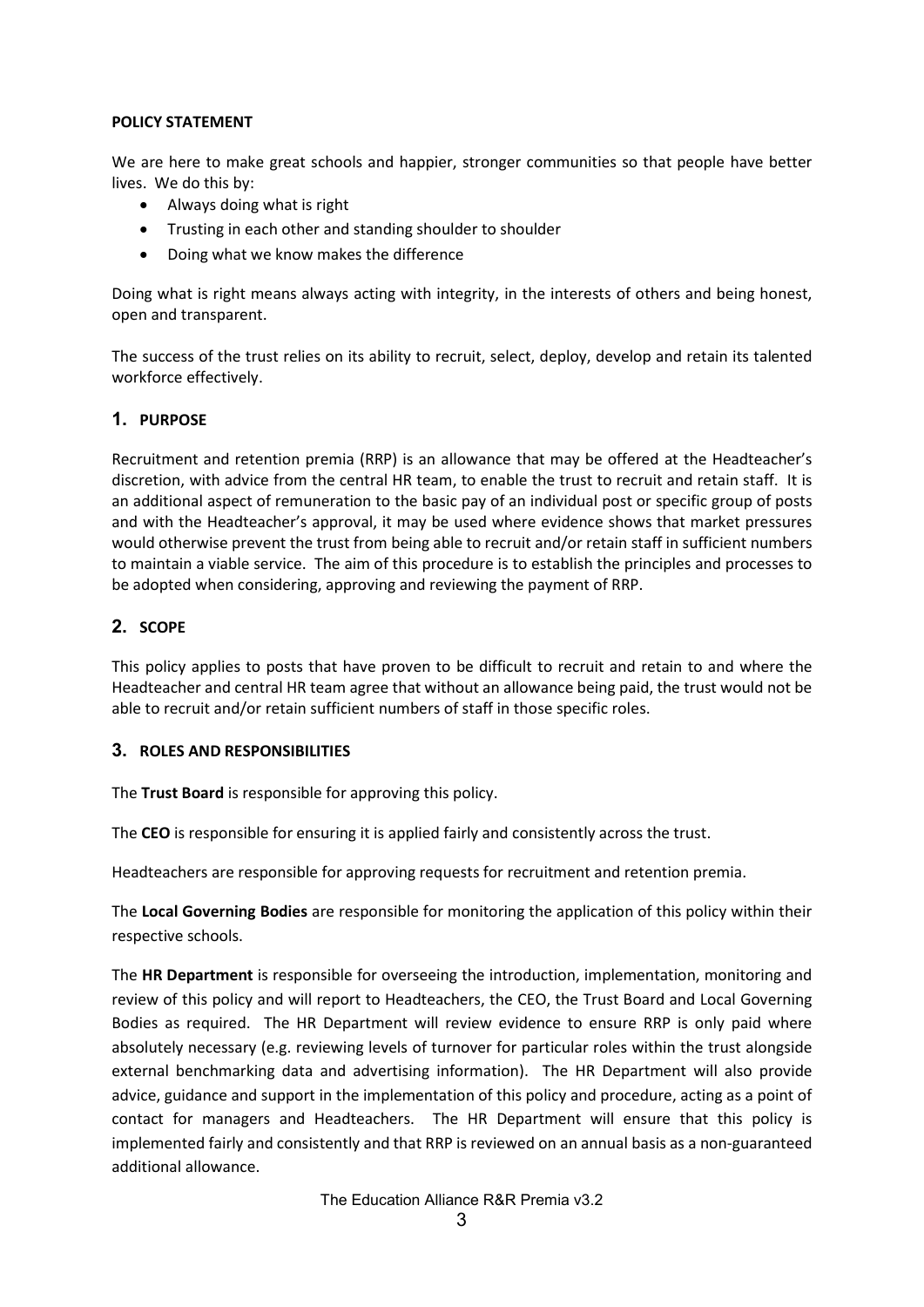Managers must seek approval from their Headteacher prior to offering or advertising potential RRP where they are experiencing significant challenges in recruiting and/or retaining staff in specific roles within the trust.

## 4. EQUALITY AND DIVERSITY

The trust is committed to:

- Promoting equality and diversity in its policies, procedures and guidelines, adhering to the Equality Act 2010.
- Delivering high quality teaching and services that meet the diverse needs of its student population and its workforce, ensuring that no individual or group is disadvantaged.

## 5. PRINCIPLES

In reaching a decision to pay RRP, the Headteacher and HR team will be mindful of the potential impact on other areas of the organisation. RRP will apply to posts, not individuals, and can be short-term or long-term. Long-term RRP payments will be reviewed annually and short-term RRP payments will be reviewed at least two months prior to the end of the fixed period of payment to enable appropriate notice to be given should the RRP payment reduce or cease. Reviews will establish the labour market conditions or other factors pertinent to the RRP.

## 6. PROCESS

All RRP requests must be considered by the central HR team and can only be approved by a Headteacher or Executive Principal. Decisions will be evidence based and requests should include the following:

- Evidence of difficulties in recruiting and/or retaining staff in a specific post(s)
- Evidence that non-pay solutions have been considered, with details, regarding what has been considered/tried and why a pay solution is required either as an alternative or as an addition to other methods
- Evidence that the value of the RRP proposed is based on competitive salary rates elsewhere or other significant factors
- Evidence that shows why the RRP is a cost-effective method for recruitment and retention
- Consideration of the potential impact RRP may have on other roles

## 7. MONITORING COMPLIANCE WITH AND EFFECTIVENESS OF THE POLICY

Effectiveness and compliance of this Procedure will be monitored on an annual basis.

## 8. REVIEW

This Procedure will be reviewed within two years of the date of implementation with recognised trade unions via the trust's JCC.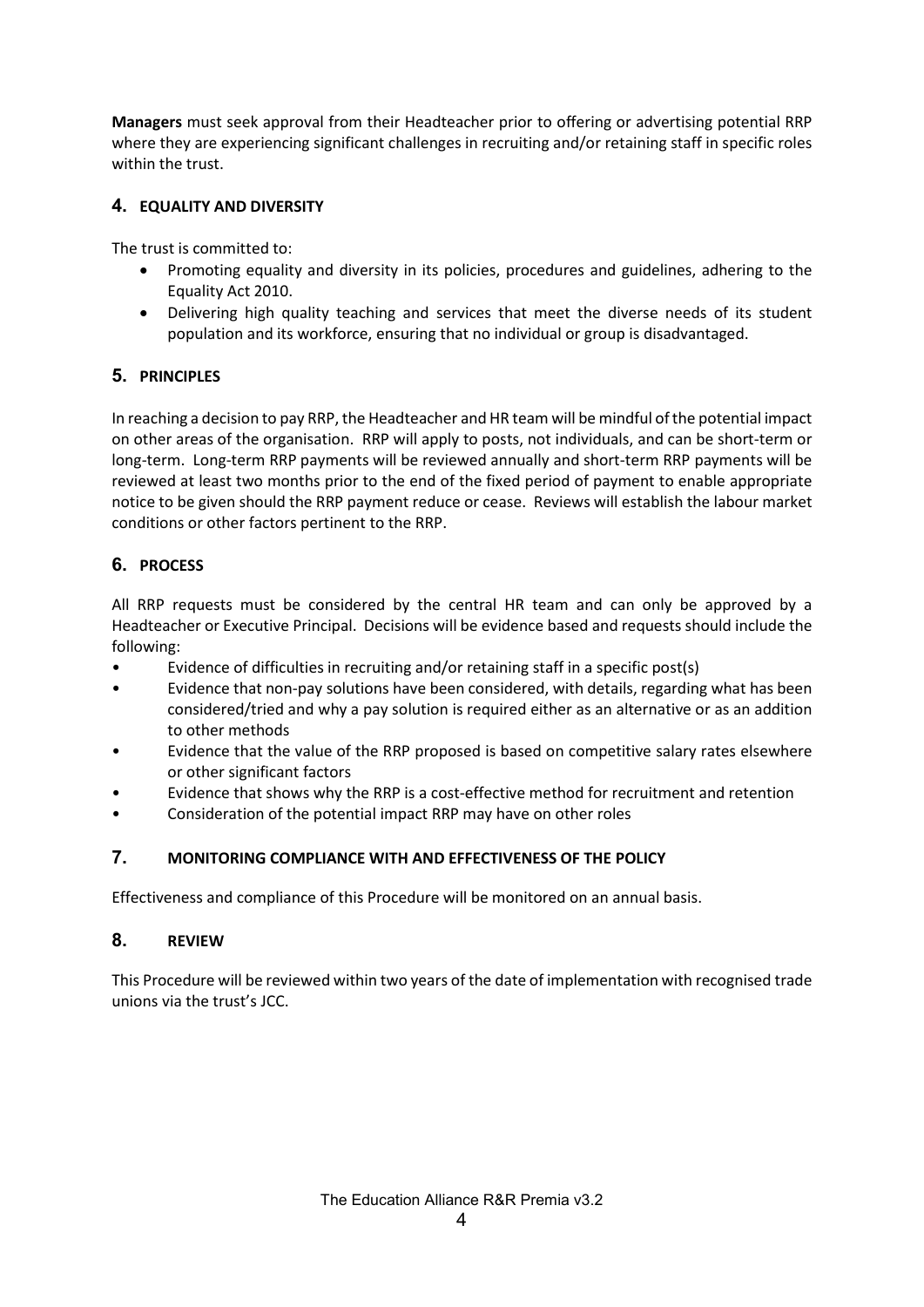## **Appendix 1**

# **Request for Recruitment and Retention Premia**

| <b>Job Title:</b>                                                                                        |
|----------------------------------------------------------------------------------------------------------|
|                                                                                                          |
|                                                                                                          |
|                                                                                                          |
|                                                                                                          |
|                                                                                                          |
| Is this a recruitment or retention issue, or both?                                                       |
|                                                                                                          |
| Has the post been advertised? If so, where, when and what response did the advert<br>generate?           |
|                                                                                                          |
|                                                                                                          |
|                                                                                                          |
| Has the trust experienced historical difficulties with either recruitment or retention for<br>this post? |
|                                                                                                          |
|                                                                                                          |
|                                                                                                          |
| Have any non-pay options been considered/tried?                                                          |
|                                                                                                          |
|                                                                                                          |
|                                                                                                          |

The Education Alliance R&R Premia v3.2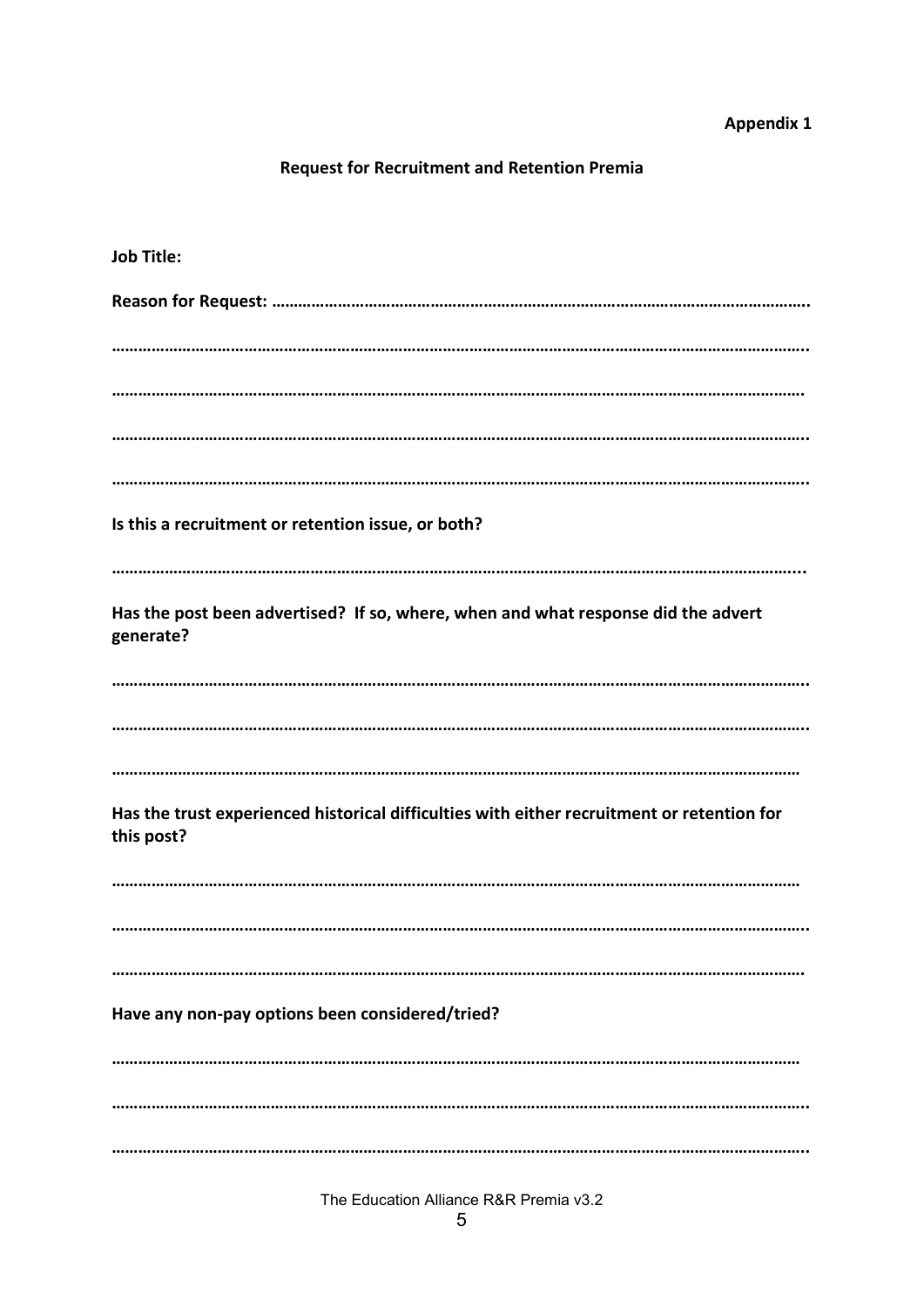### How long will the RRP be required and why?

#### Provide additional details in relation to:

- Evidence of difficulties in recruiting and retaining the staff group concerned and the impact of this
- Evidence that the RRP payment proposed has a basis in terms of competitive salary rates/market forces elsewhere
- Evidence to show that a RRP will secure an appointment that is cost effective
- Evidence that non pay solutions have been considered/tried
- Risks associated with paying RRP and not paying RRP

| <b>Central HR Comments:</b> |  |
|-----------------------------|--|
|                             |  |
|                             |  |

The Education Alliance R&R Premia v3.2